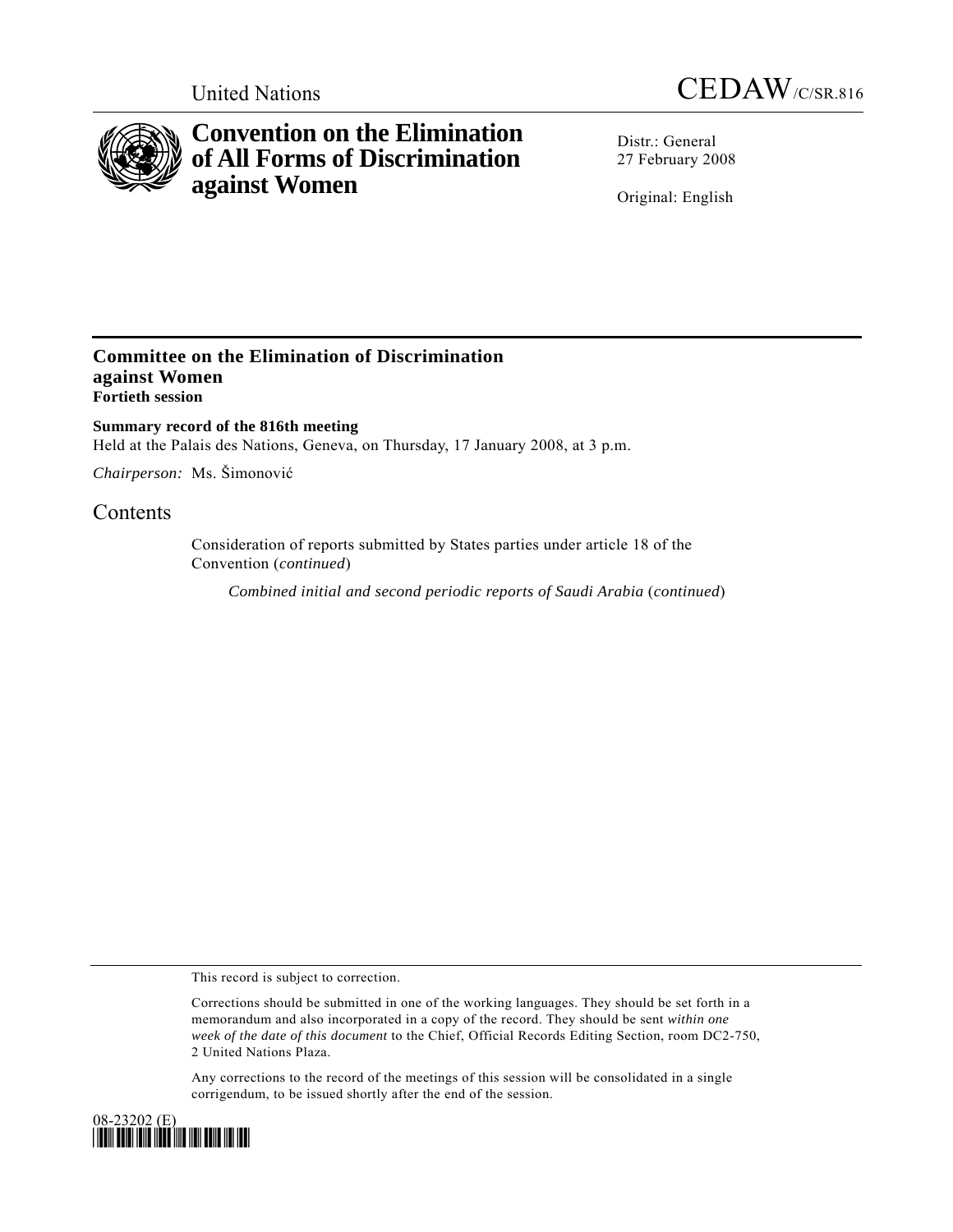*The meeting was called to order at 3 p.m.* 

#### **Consideration of reports submitted by States parties under article 18 of the Convention** (*continued*)

*Combined initial and second periodic reports of Saudi Arabia* (*continued*) (CEDAW/C/SAU/2, CEDAW/C/SAU/Q/2 and Add.1)

1. *At the invitation of the Chairperson, the delegation of Saudi Arabia took places at the Committee table.*

#### *Articles 5 and 6* (*continued*)

2. **Dr. Al-Ansari** (Saudi Arabia) said that as the delegation had explained at the morning meeting, there were no legal grounds for male guardianship of women. Adult women had the right to decide whether to undergo a medical procedure, including surgery; only in matters relating to reproduction and fertility did a wife require the consent of her husband. Women were also able to call an ambulance and to authorize a medical procedure for their children.

3. **Mr. Al-Shamikh** (Saudi Arabia) said that complaints relating to human rights were dealt with in accordance with article 5 of the Basic Law of Governance and given due consideration by the relevant authorities. A draft law on charitable and other non-governmental organizations (NGOs) had been prepared by the Ministry of Social Affairs and an independent authority would be established to provide the operational framework for NGOs.

#### *Articles 7 to 9*

4. **Ms. Zou** Xiaoqiao requested further information on the action taken by the Government and on progress in increasing women's participation in public and political life; it would be interesting to know whether the Government would consider temporary special measures. In addition, additional information and data should be provided on the steps taken to enhance women's career opportunities.

5. **Ms. Belmihoub-Zerdani** said that the delegation's responses reflected the Government's strong commitment to gender equality. She hoped that future reports would show increased participation of women in political and public bodies, including in the judiciary.

6. **Ms. Neubauer** said that the Committee had received information that women had been discouraged from participating in the 2004 municipal elections. It would therefore be interesting to know what steps the Government was taking to overcome the obstacles facing women who wished to stand for election. She also wondered what the Government was doing to change harmful cultural attitudes. Women should be given the right not merely to express opinions, but to make decisions, and they should be encouraged to participate in international politics and diplomacy.

7. **Mr. Al Hussein** (Saudi Arabia) said the report showed that progress was being made and that Saudi Arabia was taking steps to increase women's participation in the decision-making process and to change harmful cultural attitudes.

8. **Dr. Al-Usaimi** (Saudi Arabia) reassured the Committee that women would gradually play a greater role in political and public life and in international organizations.

9. **Ms. Al-Yousuf** (Saudi Arabia) said that women had been able to increase their participation in academic and medical associations and in the labour market. The Ministry of Foreign Affairs had announced its intention to appoint women ambassadors.

10. **Mr. Al Hussein** (Saudi Arabia) said that women had started to play a greater role in the decisionmaking process, but it was difficult to change habits and traditions.

11. **Ms. Al-Zahrani** (Saudi Arabia) said that altering customs was a daunting task in such a large and diverse country. However, the Ministry of Social Affairs had made significant progress in changing attitudes within communities and families in urban and rural areas. Charitable associations and civil society also played a role in empowering women so that they had a better understanding of their rights and duties within the family unit.

12. **Ms. Al-Tuweiyan** (Saudi Arabia) said that it was especially difficult to change attitudes in remote and isolated communities, some of which had shown resistance to the opening of schools for girls.

13. **Mr. Al Hussein** (Saudi Arabia) said that the Government was taking steps to convince people of the need to change by drawing attention to the impact those changes would have on their lives.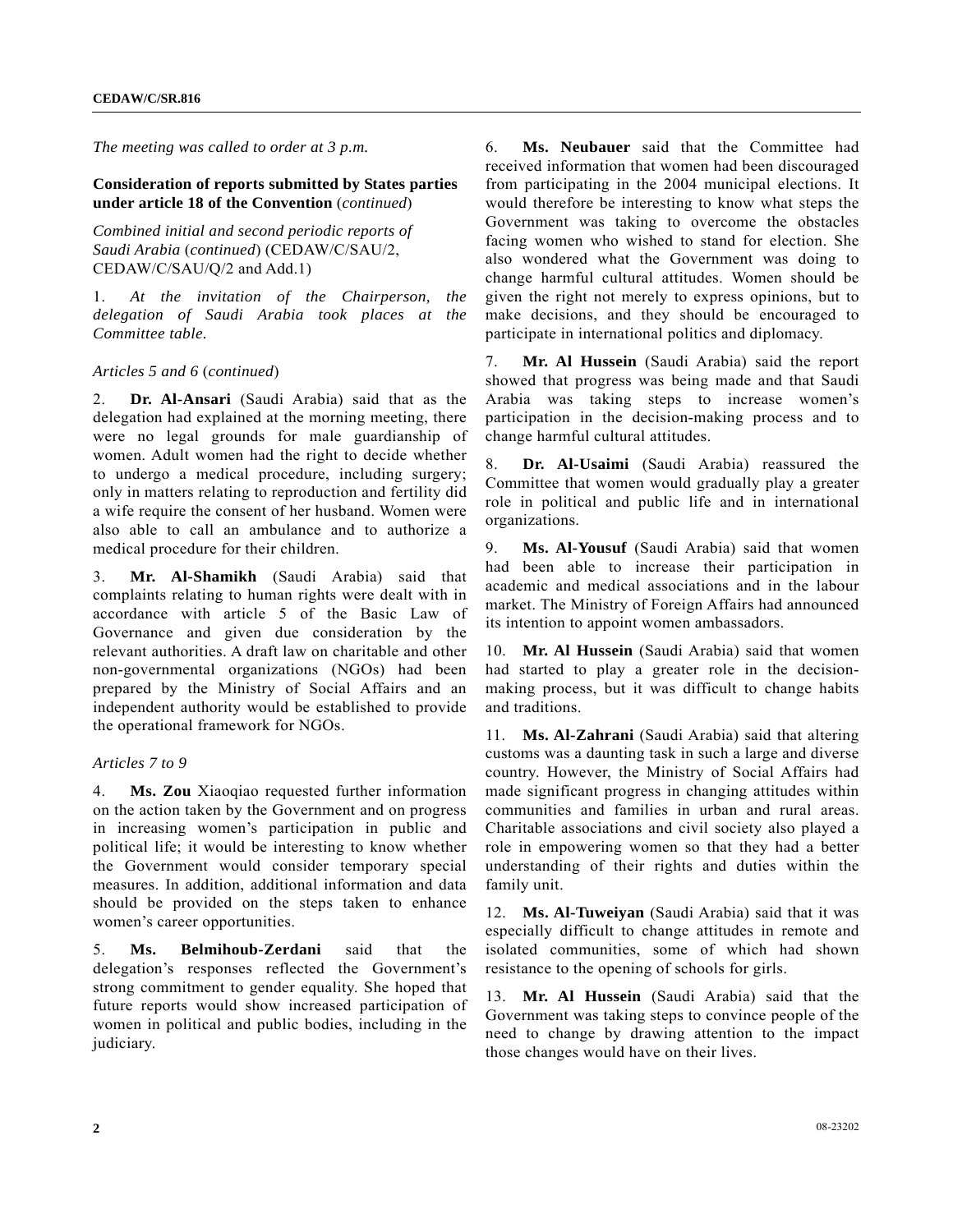14. **Mr. Attar** (Saudi Arabia), referring to the role of women in the private sector, said that it was a basic Islamic principle that women had independent financial status and men could not interfere in their financial affairs. The number of women working in the private sector was increasing and some boards of directors included women.

15. **The Chairperson** said that members of the delegation had drawn attention to the close links between education and women's ability to participate in political and public life. It was important to bring about rapid change in order to ensure that women gained access to decision-making positions. The Government should invoke article 4, paragraph 1 of the Convention and General Recommendation No. 25 on temporary special measures as a basis for taking steps to accelerate de facto equality and for imposing quotas for women's participation in public life.

16. **Mr. Flinterman** asked whether a Saudi Arabian woman who married either a foreign man, or a Saudi Arabian man who later changed his nationality, would retain her own nationality even if she acquired that of her husband. If so, the Government might consider withdrawing its reservation to article 9, paragraph 2 of the Convention.

17. **Mr. Al-Sfayan** (Saudi Arabia) said that since domestic law did not provide for dual nationality, a Saudi Arabian woman who married a foreign man was obliged to give up her own nationality if she took his. The reservation to article 9, paragraph 2 of the Convention had been made in order to prevent Saudi Arabian children from acquiring dual nationality, which, as everyone knew, could create problems. The child of a Saudi Arabian woman who decided to take her husband's nationality could, however, apply for Saudi Arabian nationality later in life.

#### *Articles 10 to 14*

18. **Ms. Zou** Xiaoqiao asked why Saudi Arabia's illiteracy rate was so high in rural areas, whether illiteracy affected both Saudi Arabian and non-Saudi Arabian women and what measures were being taken to improve that situation. At the morning meeting, the delegation had stated that mobile adult education centres had been established in rural areas; she wondered whether any funds had been earmarked to tackle illiteracy and give women a better education.

19. The Committee had learned that non-Saudi Arabian women and their children were not entitled to official residency and were therefore denied an education. She would appreciate more information and wondered whether any special measures or policies had been adopted in order to address that problem.

20. **Mr. Al-Dhuheiyan** (Saudi Arabia) said that non-Saudi Arabian residents, including men and women and children, had a right to all services, including education. The Kingdom had already taken steps to tackle the high illiteracy rate among women. As indicated in the responses to the list of issues (CEDAW/C/SAU/Q/2/Add.1), there were far more adult education schools for women than for men. The mobile education centres ensured that all women, even those living in remote areas, had access to education.

21. **Dr. Jamjoum** (Saudi Arabia) said that education was compulsory for all children between the ages of 6 and 15. Illiteracy among adult women, however, was a problem. Since public education had been introduced 30 years later for girls than for boys, some Saudi Arabian women had never attended school. The Government was now focusing on those women.

22. **Mr. Al-Sfayan** (Saudi Arabia) said that a Saudi Arabian woman who wished to marry a foreign man must apply for permission from the Ministry of the Interior. Any children they might have together took the father's nationality. When the children reached majority, their mother was given a card to ensure that she received the same treatment as other Saudi Arabian women. The foreign husband, meanwhile, enjoyed certain privileges owing to the fact that he was married to a Saudi Arabian woman.

23. **Mr. Al-Majaji** (Saudi Arabia) said that if a non-Saudi Arabian woman was granted residency, her children also had the right to residency.

24. **Ms. Gabr** said that while she welcomed women's increasing financial independence, she was curious to know whether Saudi Arabian businesswomen still had to be represented by an agent. Noting that very few women were employed at the higher levels of Government, she wondered whether the State party would consider introducing a quota system.

25. Entities with more than 50 female employees were usually required to have childcare facilities; she would be interested to know whether that was the case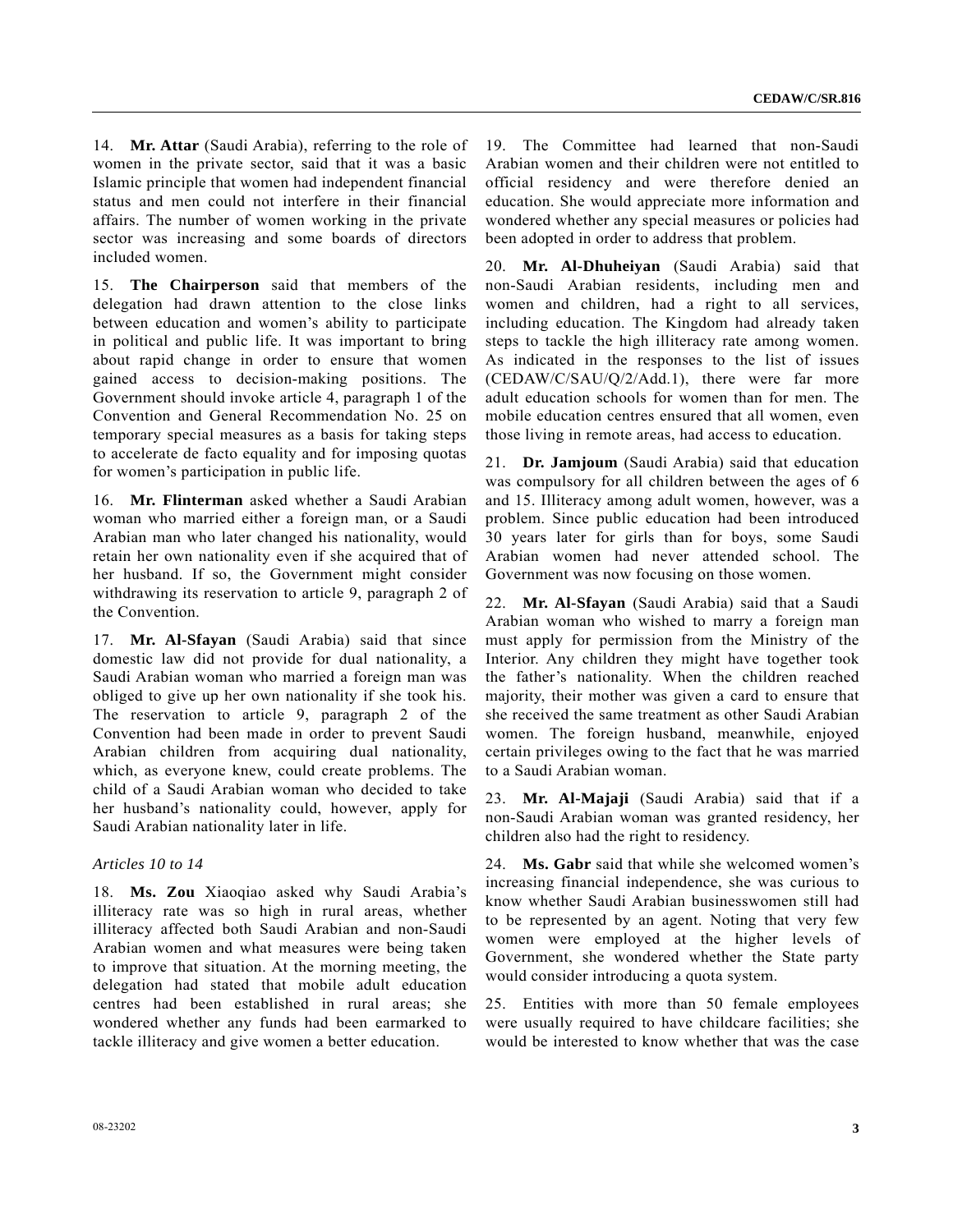in Saudi Arabia. If not, the introduction of such a system would set a good example for other countries.

26. While welcoming women's increasing access to education, she warned that a person's employability was often directly related to the specialization that he or she had chosen. It was important, therefore, for Saudi Arabian women to specialize in fields that would give them access to the labour market.

27. Lastly, the delegation should clarify whether women working in the private and public sectors were entitled to the same maternity benefits and whether the husband and children of a deceased female pensioner had the same rights, as beneficiaries, as the wife and children of a deceased male pensioner.

28. **Ms. Patten** asked what the reporting State was doing to increase women's levels of participation in the labour market and to ensure that they had access to all jobs, not just those in traditional sectors. She welcomed the Government's efforts to achieve gender equality and, in particular, the repeal of section 160 of the Labour Code, which prohibited men and women from working together. However, she wondered whether the Government had conducted any awareness campaigns in order to improve implementation of those measures.

29. She urged the reporting State to ensure that its next report included more information about such issues as women's participation in the public and private sectors, pay discrepancies between men and women and sexual harassment in the workplace.

30. Lastly, she invited the reporting State to review the new Labour Code and to incorporate the principle of equal pay for work of equal value.

31. **Ms. Al-Yousuf** (Saudi Arabia) said that the Government had recently conducted a study on the obstacles facing women in the workplace. Those obstacles had now been removed.

32. Entities with more than 50 female employees were required by law to provide childcare facilities. In an effort to increase the number of women in private sector jobs, the Government was putting pressure on companies to provide childcare facilities for their employees. The King had held a frank dialogue with a group of concerned women, after which he had proposed a number of solutions.

33. **Mr. Al-Dahhan** (Saudi Arabia) said that the Labour Code made no distinction between men and women in respect of annual leave. However, women were entitled to a minimum of 40 days' delivery leave with full pay.

34. After pointing out that the figures provided with regard to women's participation in the labour force did not include informal work, which was widespread in Saudi Arabia, he mentioned a number of legal instruments that had been adopted in an effort to increase women's employment opportunities in the public and private sectors.

35. Government initiatives included technical training institutes for women and a human development fund that would be used to provide training opportunities. The private sector and civil society were also working to enhance women's skills. Lastly, a number of programmes had been launched in such areas as part-time and off-site work.

36. **Ms. Al-Tuweiyan** (Saudi Arabia) said that the beneficiaries of a deceased pensioner had the same rights, regardless of the pensioner's sex; they received whatever pension had been accumulated. If they did not, they could bring their case before a grievance board.

37. Women working in the public sector were entitled to six weeks' maternity leave upon presentation of a medical certificate. Women working in the private sector were also entitled to maternity leave on full pay.

38. **Ms. Al-Seif** (Saudi Arabia) said that the Government was studying the relationship between education and jobs. In an effort to improve women's access to the labour market, an effort was being made to employ them according to their specializations. Furthermore, new universities were being opened and new areas of specialization offered. Lastly, national dialogue centres enabled all sectors of society to discuss the issues facing them.

39. **Ms. Coker-Appiah** said that it was discriminatory that a Saudi Arabian woman could not pass on her nationality to her child and asked whether non-nationals infected with HIV/AIDS were entitled to the same care as nationals, including access to free antiretroviral drugs.

40. **Ms. Pimentel** asked about the distribution of contraceptives, particularly to poor and rural women; she wondered whether women's privacy was respected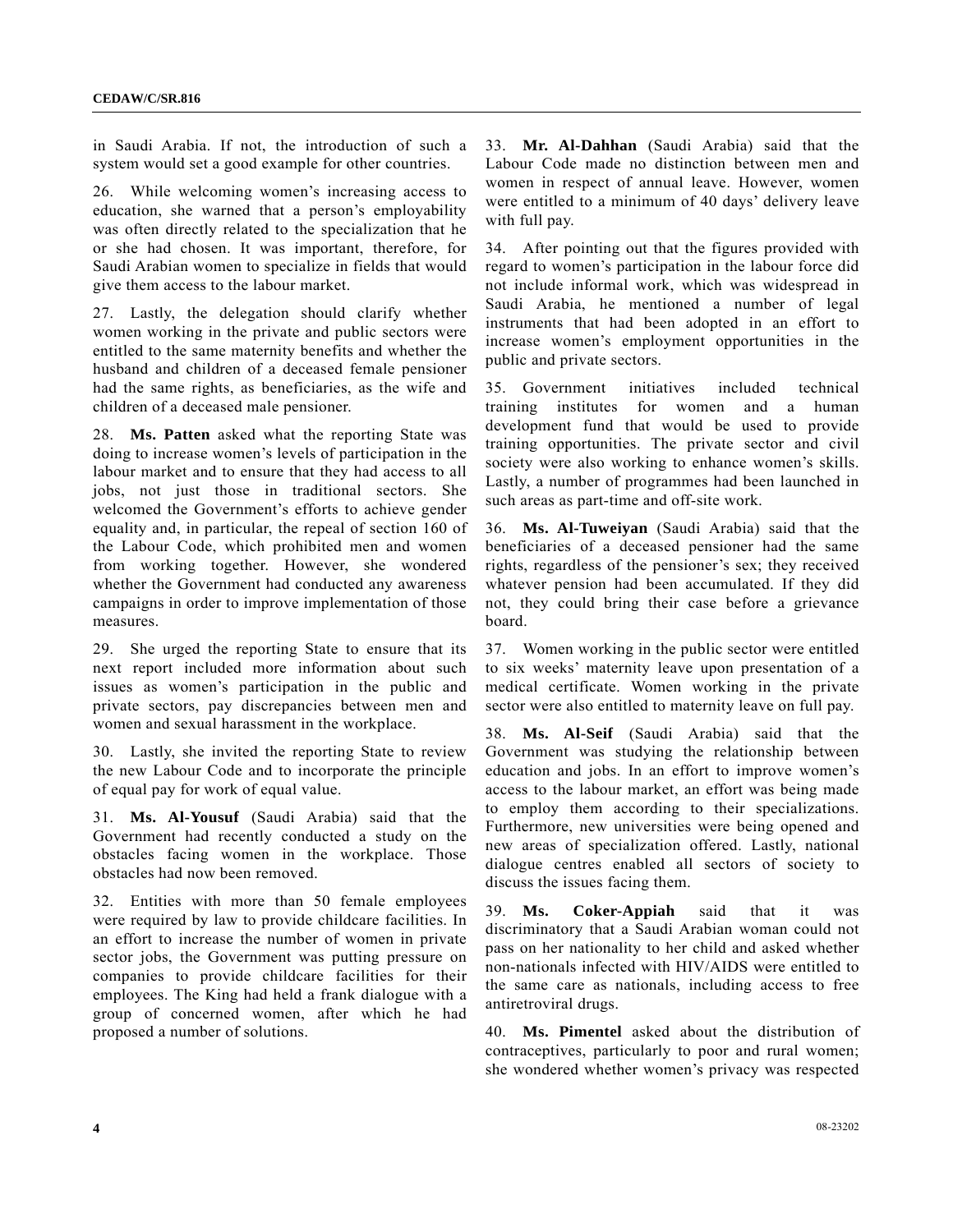and whether sex education was provided to young men and women. It would be useful to have information on the situations in which abortion was permitted, as well as an estimate of the number of clandestine and unsafe abortions and their links with maternal mortality.

41. **Ms. Dairiam** (Rapporteur) requested more information on the quality of health care throughout a woman's life; the report concentrated on reproductive and maternity health. Information was needed on diabetes and on cardiovascular and other diseases that affected both men and women, but with different risk factors, progression rates and treatment response. She asked whether the King Faisal Specialist Hospital and Research Centre had the capacity to carry out research on such diseases and others that particularly affected women. She urged the Delegation to refer to General Recommendation No. 24 on women and health for guidance in that area.

42. Although there was no legal basis for requiring spousal permission for medical procedures, hospitals' practice was often different and she wondered whether there was any monitoring mechanism. Not only women patients, but also hospital staff had to be aware of women's rights. She asked whether any action was taken against hospital authorities or staff who required such permission.

43. It was confusing that the report referred in different places to "reciprocal rights", "complementarity" of roles and the "same rights" for women and men. On an urgent basis, she recommended dialogue and consultation on the concept and meaning of equality in order to provide a basis for all laws and policies and for service delivery.

44. **Dr. Al-Munif** (Saudi Arabia) said that HIV/AIDS was not a major problem in Saudi Arabia and that most cases were among non-Saudi Arabians. Specialized physicians at infection control centres provided antiretroviral therapy to all those who needed it, whether nationals or non-nationals.

45. **Dr. Al-Ansari** (Saudi Arabia) said that contraceptives were distributed at low cost and advice was given by health-care providers in both urban and rural areas. The percentages of female health-care professionals working in rural areas were similar to those of their male counterparts. Women patients therefore had access to female doctors if they so wished.

46. Sex education was not yet part of the school curriculum, although information on the biology and structure of the human body was included in science and biology courses and some private schools might offer sex education.

47. According to a fatwa (sharia law ruling), abortion was permitted for women who were less than six weeks pregnant and had a genuine need. After six weeks, it was permitted only if there was a threat to the mother's life. The rights of the foetus were thus protected.

48. There had been many surveys of the morbidity patterns and prevalence of different diseases, including diabetes and cardiovascular disease. The issue of quality of care was not yet well researched, but the few studies available had found no statistical difference in the quality of life or of care for women and men.

49. In health care, the emphasis had previously been on providing up-to-date methods of diagnosis and management, but recently there had been a greater focus on medical research, for which most universities allocated a generous budget.

50. The issue of women's right to consent to medical procedures would be addressed in the context of the new emphasis on monitoring the quality of care and patient safety. The relevant documents were available from the website of the Saudi Council for Health Specialities, which was responsible for the registration of health-care professionals. All new graduates of medical and nursing schools would be aware of consent issues and any cases of unnecessary consent requirements should be reported and considered medical errors, an area that was receiving greater attention.

51. **Ms. Arocha-Dominguez** said she would like to know more about the causes of women's morbidity and mortality in general, not just in relation to sexual and reproductive health. She was particularly interested in prevention and treatment programmes for cervicouterine and breast cancer. She was impressed by the low maternal mortality rate and would like to see a comparison of the data for Saudi Arabian and non-Saudi Arabian women.

52. Saudi Arabia had made no reservation in respect of article 16 of the Convention, yet she wondered whether women got married without access to family planning information as the report indicated that most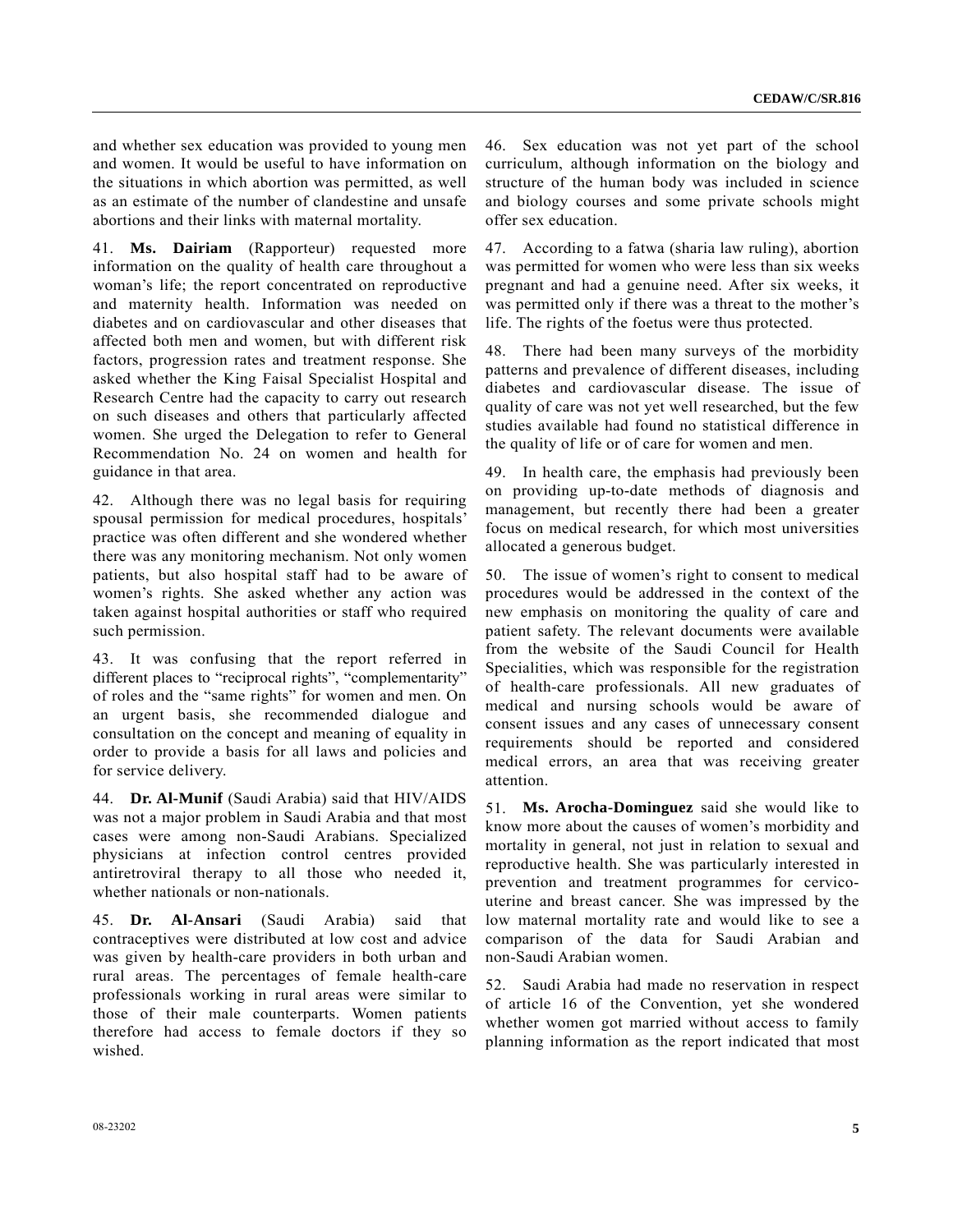women giving birth in hospitals received such advice during post-natal visits.

53. She asked what measures were being taken to monitor blood products and whether studies of the causes of HIV/AIDS were being conducted; it was alarming that 31.4 per cent of infected women had contracted the disease through blood transfusion and 25 per cent of infected women did not know how they had contracted it.

54. **Ms. Ara Begum** asked if there had been any impact analysis of the work of the Rural Woman Pioneer project that had been launched in 2000. She wondered how many women the project had reached and whether it covered all rural areas. A time-bound programme was needed to eradicate illiteracy, especially among rural women. She requested information on any Government employment initiatives for women in rural areas, especially in the public sector, and wondered whether the primary schools had quotas for rural girls.

55. She asked whether credit facilities were available in rural areas and whether women had access to credit, loans and tax breaks for new enterprises. Lastly, she regretted that the report contained no information on social services for older women and women with disabilities.

56. **Ms. Tan** asked for more details about services provided by the Rural Woman Pioneer project. She also wished to know which Government and civil society bodies were involved and how many members of each body were involved in assisting the rural community.

57. She also asked about women's right to own land in rural areas; the delegation should explain whether they had equal rights and whether they were allowed to inherit and manage land on the same basis as men. If sex-disaggregated data on land ownership in rural areas was not currently available, perhaps it could be provided in the next report.

58. She asked why women received such a low proportion of the subsidies provided to both men and women by the Saudi Arabian Agricultural Bank. She wondered whether women were aware of the eligibility criteria and knew how to apply.

59. Data on the division of labour in rural households and the numbers of women in different incomegenerating activities would be welcome. If there was a gender division of labour, she was interested to know what was being done to encourage women to get involved in income-generating activities.

60. **Dr. Al-Munif** (Saudi Arabia) said that the figures on HIV/AIDS cases in the report were cumulative. AIDS had first appeared in her country in 1983 and the cases caused by blood transfusions all dated from the early 1980s, prior to the introduction of universal screening for blood products. There had been no new case of such transmission since 1985. The high percentage of patients who claimed to be unaware of how they had contracted the disease reflected the fact that many people did not want to admit that they had had extramarital relationships.

61. In relation to disease prevention, Saudi Arabia had a very high rate of immunization for children because birth certificates were issued only after all the basic required vaccinations had been given. Thus, there was almost 99 per cent vaccination coverage in the first year of life. There was also screening for common women's diseases, including diabetes and breast cancer, and the private sector had sponsored a major awareness-raising campaign on mammograms and screening, including in rural areas.

62. **Dr. Al-Usaimi** (Saudi Arabia) said that her Government had signed the Alma Ata Declaration on Primary Health Care and provided health services, including prenatal and post-natal care, immunization and health education, in accordance with World Health Organization (WHO) standards. There were also diabetes, hypertension and cancer treatment centres. Information on contraceptives was provided by doctors and nurses at clinics and primary health-care centres.

63. **Dr. Al-Ansari** (Saudi Arabia) said that the Government was gathering information on women's health at the national and local levels and would include those statistics in its next report. Most women gave birth either in a hospital or clinic or at home, attended by a midwife; she thought it likely that the infant and maternal mortality rates were the same for both groups but a study might be useful. Women who were preparing to marry received information on family planning if they requested it, but the information was not volunteered until after the birth of their first child because the Government was endeavouring to increase the nation's birth rate.

64. **Ms. Al-Bahouth** (Saudi Arabia) said that in rural areas, loans were made only to men because they were the primary breadwinners; women were normally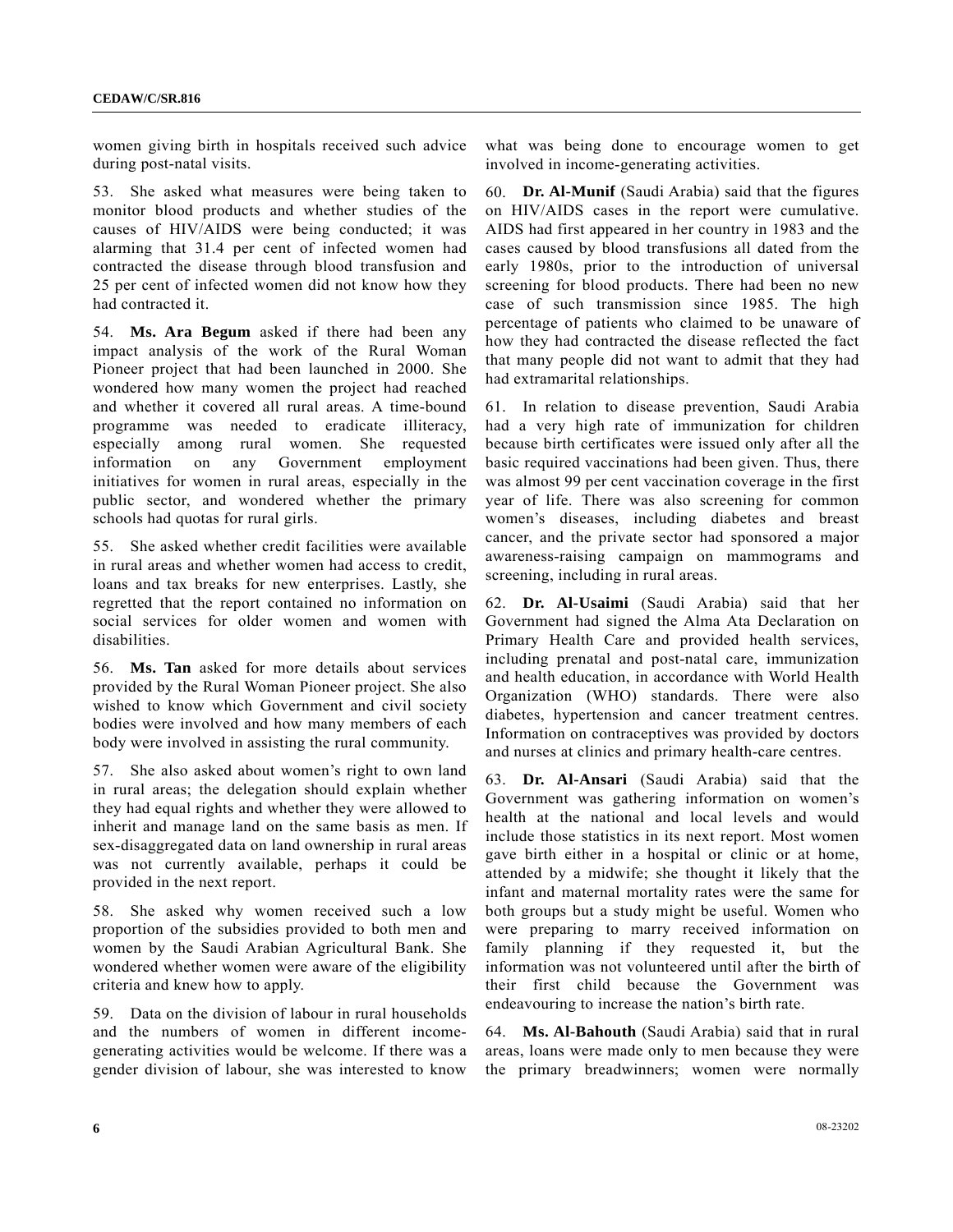housewives. The Rural Women Pioneer project had been launched by a charitable association and operated through the Ministry of Social Affairs. The project trained women to serve as liaisons between rural women and the Government; they conveyed public and private sector information on matters such as no-interest bank loans, credit options through real estate and agricultural banks, and the types of assistance available to older, disabled or poor women. Older women received the same services regardless of whether they lived in a rural or urban area. Privatesector banks lent to rural women and many government grants and no-interest bank loans had been provided, including for women's microprojects both in and outside the home.

#### *Articles 15 and 16*

65. **Ms. Halperin-Kaddari** pointed out that although the delegation had maintained that there was no legal basis for male guardianship, she had before her a royal decree which stated that although all male citizens aged 15 and over must be in possession of identity cards, they were optional for women; moreover, a woman needed her guardian's consent in order to apply for a card. Similarly, on the website of the Ministry of the Interior, she had found a statement that women needed the consent of their guardians in order to apply for a travel permit. The right to an identity card and the right to freedom of movement were essential components of equality before the law.

66. It appeared that many employers were not aware that the Labour Code did not discriminate against women with regard to access to employment; she asked what was being done to address that problem.

67. She understood that none of the nation's judges were women and wondered whether, despite the fact that the first women with law degrees had graduated in 2007, women lawyers were in fact prohibited from practicing their profession. If that was so, she would like to know whether women were permitted to represent other women in some other capacity in the family courts.

68. In its responses to the list of issues, the Government stated that marriage and divorce were governed by sharia law, which was not subject to interpretation. She understood that position because her own country, Israel, was also governed by religious law; however, it was clear from the report that change was, in fact, possible within sharia law. Moreover, she had read that in 2005, the Grand Mufti had said that forced marriage was contrary to Islamic law, and the Government had stated that a woman who was forced into a marriage had the right to terminate it.

69. It would be useful to know whether the Government was encouraging changes in the law with regard to women's choice of husband and their right to seek a divorce; whether a woman who had contracted a Misyar marriage, in which the husband and wife did not live together, could divorce her husband; what the Government's position on polygamy was; whether it was true that fathers were normally granted custody of their children after a divorce; and whether family property was divided equitably between divorced spouses. She was also concerned at the statement, in the Government's responses to the list of issues, that there was no minimum age for marriage, a situation which violated the provisions of both the Convention and the Convention on the Rights of the Child.

70. **Ms. Belmihoub-Zerdani** said that she, too, would like to know whether women were free to marry and to choose their husbands; it was her understanding that a guardian's consent was required. It would also be interesting to know whether marriages were recorded in the civil registry; whether the marriage contract was a standard document or whether a separate contract was negotiated for each marriage; whether divorced women could be granted custody of their children and, if so, whether they were then entitled to child support from their former husbands; whether divorces in which the woman surrendered all her rights were legal; whether a divorced woman lost custody of her children if she remarried; whether a widow could be the guardian of her minor children; whether it was true that women were prohibited by law from driving; and, if so, what the justification for that prohibition was.

71. **Ms. Tan** requested statistics on the divorce rate, which was said to be as high as 25 per cent, and on the number of divorces initiated by women and men, respectively; she would also like to know whether there had been any studies to establish the most common reasons for divorce.

72. She wondered whether women knew their rights under the law and whether free legal aid was available to women who wished to bring cases before the personal status courts.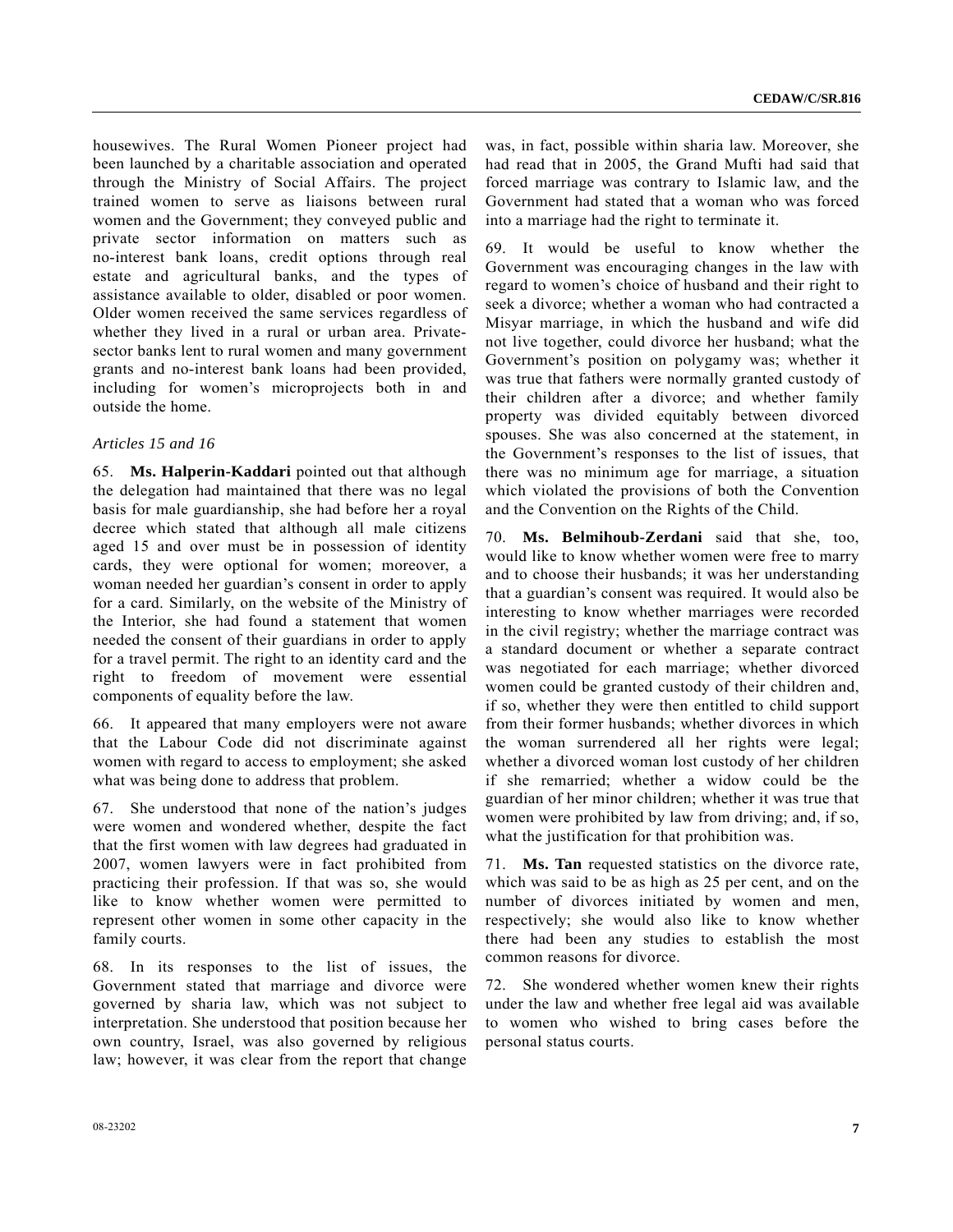73. It appeared that a Saudi Arabian woman who married a man from another country did not have the same rights as a foreign woman who married a Saudi Arabian man; she had heard that in the event of a divorce, a foreign woman must leave the country unless she was sponsored by her former husband. A study had found that polygamy was the principal cause of divorce; it would be useful to know whether all the wives of a polygamous husband had the same rights, whether non-sharia domestic law contained any provisions concerning polygamy and whether there was any plan to review existing law with a view to the gradual abolition of that practice.

74. **Dr. Al-Usaimi** (Saudi Arabia) explained that under Islamic law, a woman had the right both to choose her husband and to initiate a divorce. Divorced women were granted ownership of their homes and, if they had custody of their children as was normally the case, to child support; if they remarried, however, custody was transferred to the father or another male relative. Marriage contracts were registered by the personal status courts. Because increasing numbers of young people were pursuing university degrees, the average age of marriage was rising; at present, it was 21 for women and 24 for men. A medical exam was required as a condition for marriage and if the doctor considered that the age of a girl or boy was an impediment, the marriage could not take place.

75. **Mr. Al-Hadlaq** (Saudi Arabia) said that Saudi Arabia applied the teachings of Islam, which permitted polygamy but set stringent conditions: a husband could marry up to four women, but only if he felt confident that he would be able to support them and treat them all equally. As everyone knew, some men had stronger desires than their wives could meet; they must be able to take additional wives so that they would not be tempted to satisfy their needs outside of marriage, which was prohibited under Islamic law. Other men desired children and were married to infertile women. Polygamy had also provided a solution at times when many men had died in wartime; it had allowed women who would otherwise have been left without husbands to have the status of wives in society and to be provided for financially. Many Western scholars had confirmed the soundness of sharia law on such matters.

76. **Mr. Al Hussein** (Saudi Arabia) said that there were many possible interpretations of sharia law. Islam attached great importance to the family. The Koran did not encourage polygamy and permitted it only under the conditions that the previous speaker had mentioned; a man who could not be fair to many wives should marry only one woman. The Koran stated that God had created both man and woman and wished the relations between them to be based on love. Under certain circumstances, however, a woman might prefer to enter a polygamous marriage rather than remaining alone. It should also be borne in mind that Saudi Arabian society descended from that of the Bedouins and that each tribe had had its own customs.

77. In every culture, women faced certain unacceptable conditions and in some societies, they were viewed as worthless or as a commodity. Before the introduction of Islam, girl babies had often been killed in the Arab world; Islam gave women dignity. Moreover, all religions were open to interpretation. In Saudi Arabia, the question of worship was left to the individual and the justice system respected the rights of women, who could bring cases before the courts or the Commission on Human Rights.

78. In the early days of Islam, women had ridden donkeys and camels; the question of their right to drive cars was not covered by sharia or secular law, but rather by traditional mentalities that influenced decision makers. Saudi Arabia was still, in many ways, a tribal society and was not very open to the idea of mobility. When those attitudes changed, as he believed they soon would, women would be able to drive. In fact, many people had come to realize that it was safer for a woman to drive herself than to be driven by unqualified or dangerous drivers. He recalled that when girls' education had been introduced, it, too, had met with considerable opposition. The Government needed to study the issue and to deal with it quietly so that the people would not think that the nation's sovereignty was being threatened.

79. **Dr. Al-Usaimi** (Saudi Arabia) said that the royal decree stating that a woman could not be issued an identification card without her guardian's consent had been superseded by a new decree; such consent was no longer necessary.

80. **Mr. Al Hussein** (Saudi Arabia) added that in rural areas, women who needed to drive were allowed to do so; it was prohibited only in the cities because the authorities were concerned about the safety of women drivers.

81. He wished to stress that Saudi Arabia respected women and defended their rights and that the